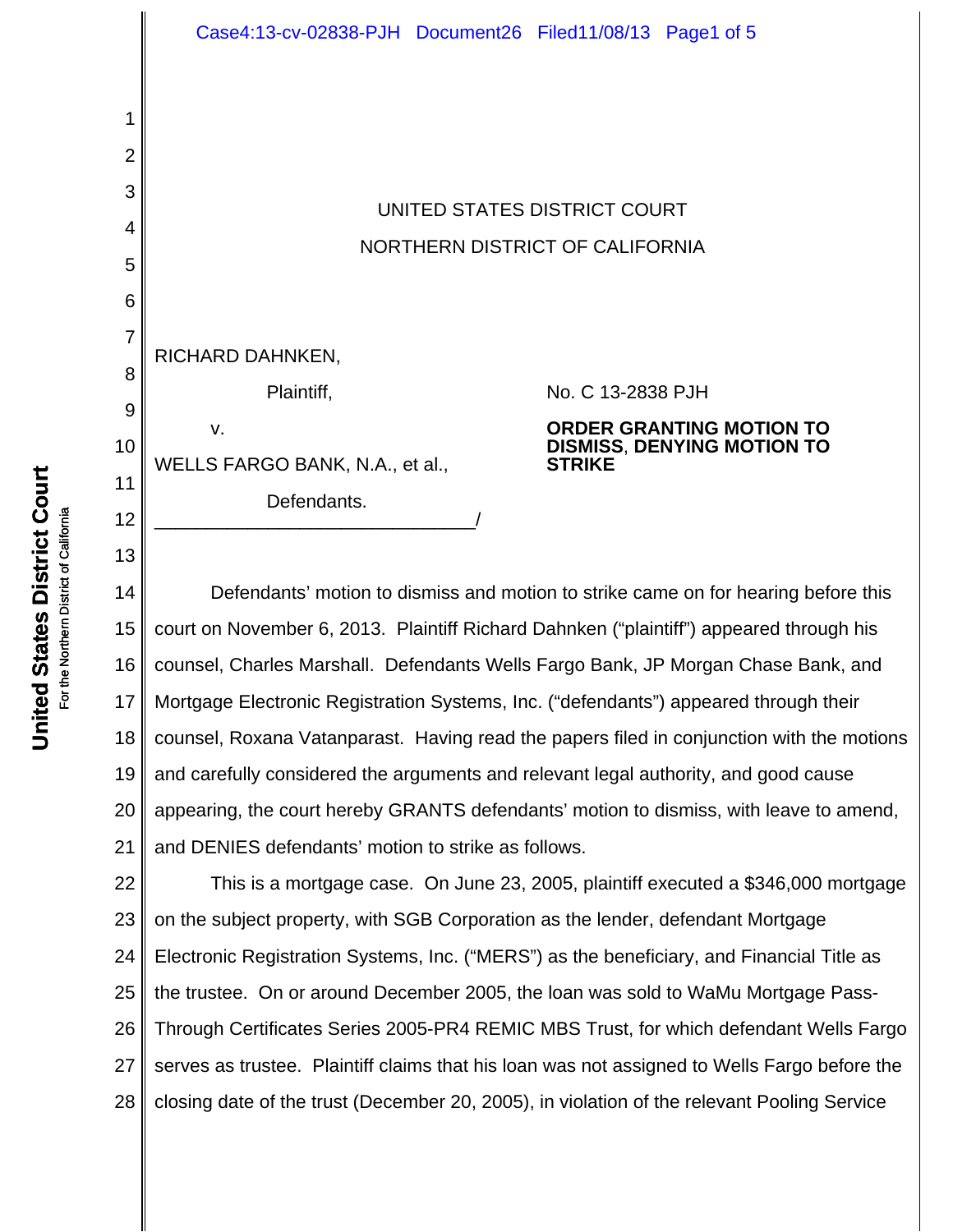1 2 Agreement ("PSA"), thus rendering the securitization of his loan invalid. Plaintiff uses this allegation to challenge the validity of all subsequent transactions, described below.

3 4 5 6 7 On September 25, 2008, the Office of Thrift Supervision closed WaMu and appointed the Federal Deposit Insurance Corporation ("FDIC") as receiver. On the same day, defendant JP Morgan Chase Bank ("Chase") entered into a Purchase and Assumption Agreement with the FDIC, under which Chase acquired all right, title, and interest in WaMu's assets, including plaintiff's loan.

8 9 10 11 12 13 14 On January 21, 2009, an assignment of deed of trust was recorded against the subject property, assigning the property interest to Chase. The same day, a substitution of trustee was recorded, substituting California Reconveyance Company ("CRC") as trustee. Also on the same day, a notice of default was recorded, based on plaintiff's failure to make any payments after September 1, 2008. As of January 2009, plaintiff owed \$8,731.19 on the loan. Plaintiff claims that the assignment to Chase was part of "an elaborate scheme to paper over and cover up the botched securitization of [his] loan."

15 16 17 On April 24, 2009, a notice of trustee's sale was recorded, with a scheduled sale date of May 12, 2009. On August 25, 2009, another notice of trustee's sale was recorded, with a sale date of September 16, 2009. The sale did not take place.

18 19 20 On August 9, 2011, an assignment of deed of trust was recorded, assigning Chase's interest to Wells Fargo. Plaintiff claims that this assignment was invalid, because Chase had no interest to assign.

21 22 23 24 25 26 27 On March 23, 2012, another notice of trustee's sale was recorded (the third such notice), with a sale date of April 18, 2012. On October 26, 2012, a fourth notice of trustee's sale was recorded, with a sale date of November 19, 2012. On March 26, 2013, a fifth notice of trustee's sale was recorded, with a sale date of April 16, 2013. The foreclosure sale was then postponed to June 25, 2013, but it appears that the sale has still not yet occurred, and plaintiff still has not made any payment on this mortgage since September 2008.

Plaintiff filed this suit on June 20, 2013, asserting ten causes of action against

28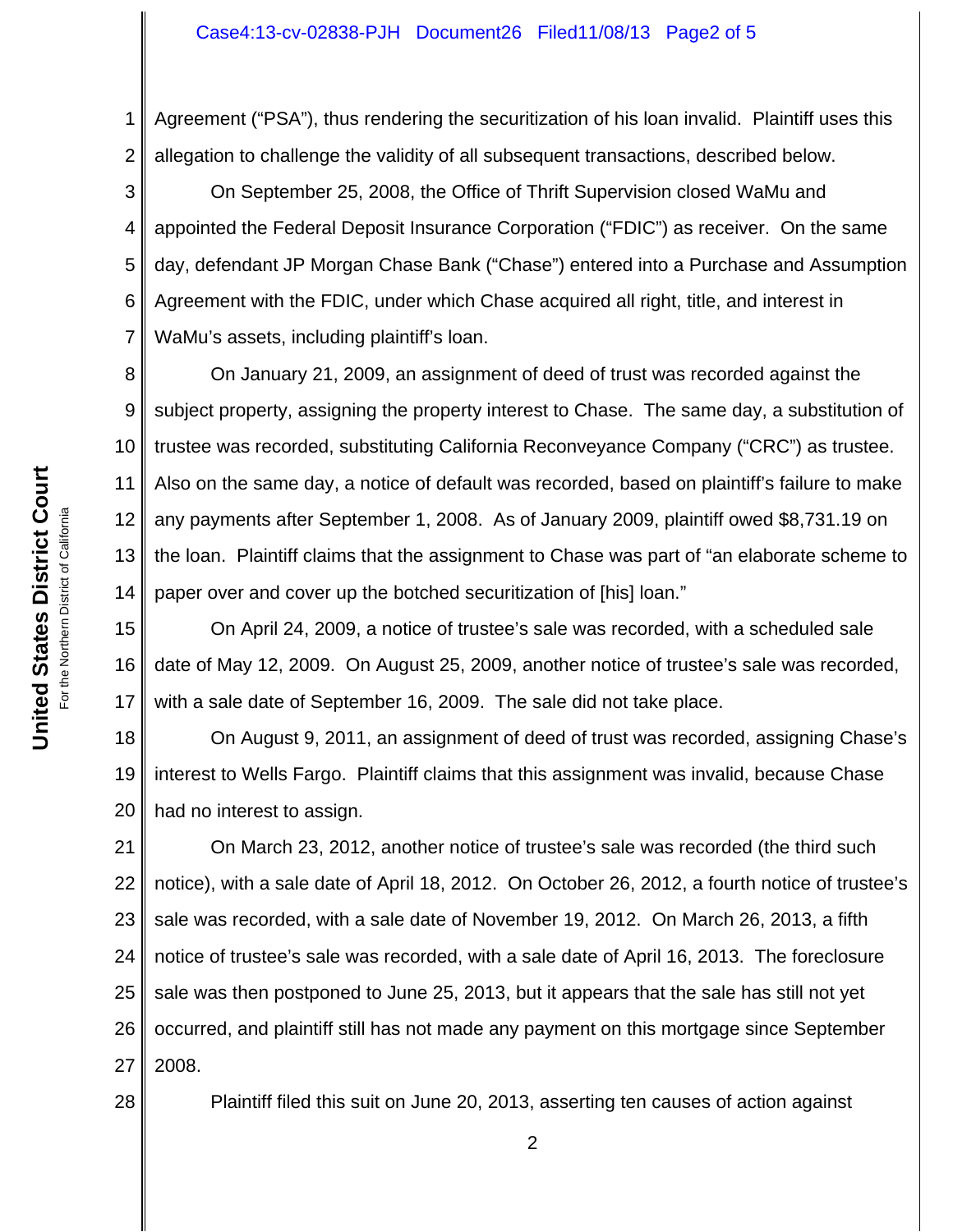## Case4:13-cv-02838-PJH Document26 Filed11/08/13 Page3 of 5

1 2 3 4 5 6 defendants Wells Fargo Bank (as trustee of the WaMu trust), JP Morgan Chase Bank, and MERS: (1) wrongful foreclosure, (2) quiet title, (3) slander of title, (4) fraud, (5) cancellation of instruments, (6) violation of Cal. Civ. Code § 2924.17, (7) violation of Cal. Civ. Code §  $2934(a)(1)(A)$ , (8) violation of Cal. Bus. & Prof. Code § 17200, (9) negligence, and (10) unjust enrichment. Defendants now move to dismiss the complaint for failure to state a claim, and to strike plaintiff's requests for punitive damages and attorneys' fees.

7 8 9 10 11 12 13 14 15 16 17 18 19 20 21 22 23 24 25 26 27 As a threshold matter, all ten of plaintiff's asserted causes of action are based on the argument that his loan was improperly securitized, thus breaking the chain of title to his mortgage, and leaving defendants without standing to enforce his mortgage. Plaintiff argues that "the true and valid beneficiary is unknown," but "[w]hat is known is that the defendants to this action do not have the authority to exercise the power of sale or to collect mortgage payments from the plaintiff." See Complaint at 9. To support this argument, plaintiff largely relies on Glaski v. Bank of America, in which a California court of appeal found that a borrower did have standing to challenge the assignment of a loan to a securitized trust, even if he was not a party to or a beneficiary of the assignment agreement. 218 Cal.App.4th 1079, 1097 (2013). However, even Glaski acknowledged that "some federal district courts sitting in California have rejected the post-closing date theory of invalidity on the grounds that the borrower does not have standing to challenge an assignment between two other parties," before distinguishing those cases because "they do not apply New York trust law to the operation of the securitized trusts in question." Id. at 1098. In this case, plaintiff has not argued that New York law is applicable, so the court declines to adopt the reasoning of Glaski. Instead, the court adopts the "majority position" of courts within this district, which is that "plaintiffs lack standing to challenge noncompliance with a PSA in securitization unless they are parties to the PSA or third party beneficiaries of the PSA." Shkolnikov v. JP Morgan Chase Bank, 2012 WL 6553988, at \*13 (N.D. Cal. Dec. 14, 2012); see also, e.g., Almutarreb v. Bank of New York Trust Co., 2012 WL 4371410 (N.D. Cal. Sept. 24, 2012).

28

Based on plaintiff's lack of standing to challenge the securitization of his loan, the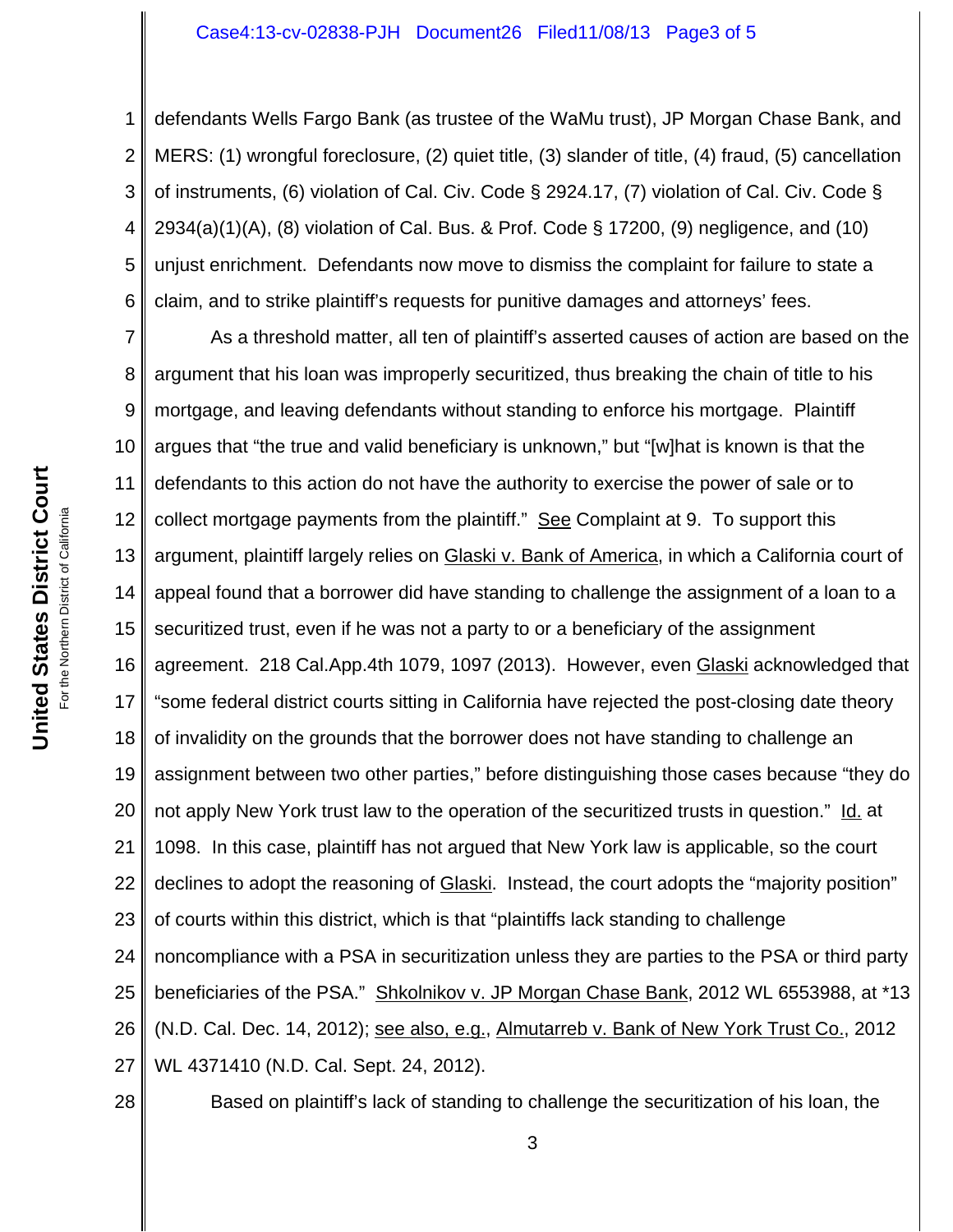## Case4:13-cv-02838-PJH Document26 Filed11/08/13 Page4 of 5

1 2 3 4 5 6 7 8 9 10 11 12 13 14 15 16 17 18 19 court finds that defendants' motion to dismiss must be GRANTED. All ten of plaintiff's asserted causes of action depend on the allegation of improper securitization. For instance, plaintiff's first cause of action for wrongful foreclosure alleges that defendants "conspired to file a fabricated, fraudulent assignment of plaintiff's deed of trust with MERS falsely stating that it held a beneficial interest in plaintiff's mortgage loan and the power as beneficiary to convey plaintiff's deed of trust to Chase," when in fact "MERS held no interest as nominal beneficiary or otherwise" due to the allegedly failed securitization of plaintiff's loan. Complaint, ¶ 41. Plaintiff goes on to allege that the foreclosure proceedings initiated against him are "based on the illegal and knowingly fraudulent assignment of plaintiff's DOT and knowingly fraudulent and void foreclosure documents filed by CRC at the behest of its principal (whether Chase or Wells Fargo)." Id. at ¶ 43. Plaintiff's remaining causes of action are similarly premised on the allegedly-invalid securitization of his loan. Thus, plaintiff's complaint is DISMISSED in its entirety, and while plaintiff will be granted leave to amend, any amended complaint may not re-allege claims that are based on flaws in the securitization process or defendants' purported failure to comply with the requirements of the PSA. Plaintiff shall have until **December 6, 2013** to file an amended complaint in accordance with this order. No new claims or parties may be added without leave of court or agreement of the parties. Defendants shall have until **December 27, 2013** to answer or otherwise respond to the amended complaint.

20 21 22 23 24 25 Defendants have also filed a motion to strike plaintiff's request for punitive damages and request for attorneys' fees. Under Federal Rule of Civil Procedure 12(f), defendants must show that the material sought to be stricken is "redundant, immaterial, impertinent, or scandalous." Defendants do not meet that standard, and in any event, defendants' motion is premature at this stage of the case, during which the facts alleged in plaintiff's complaint are to be taken as true. Accordingly, defendants' motion to strike is DENIED.

26 27 28 Finally, the court GRANTS defendants' request for judicial notice of the original deed of trust and the purchase and assumption agreement between the FDIC and Chase, but DENIES plaintiff's request for judicial notice, as no documents were attached to the

4